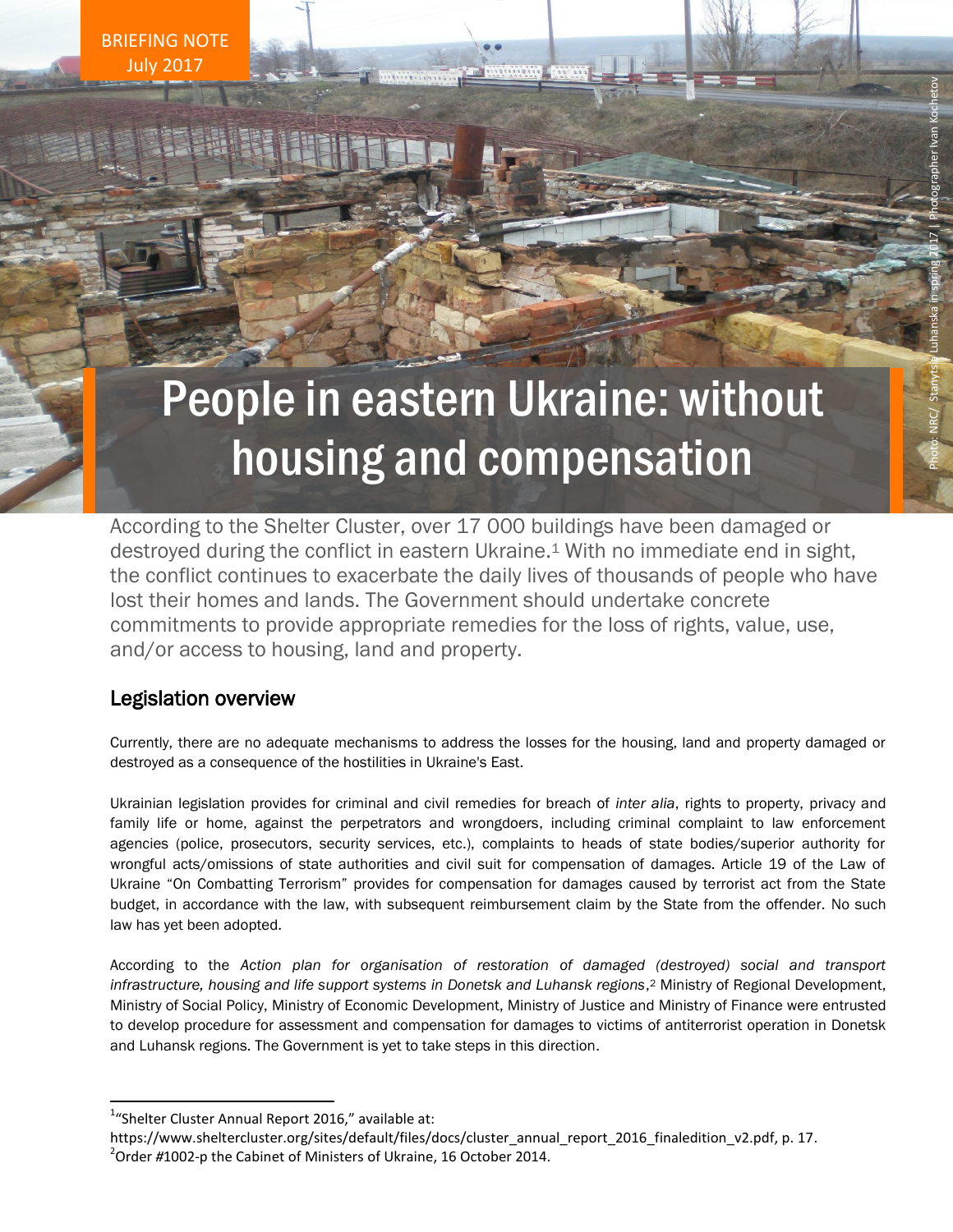There are several draft laws that consider the right to compensation for damaged/destroyed housing. These legislative initiatives mainly address the interests of registered internally displaced (IDPs) and disregard the genuine concerns of those IDPs who cannot or would not register, or those conflict-affected people who would not fall into the category of displaced people, because they continue to live in their demolished houses, for lack of alternative.

### Court practice

As of June 2017, there were 110 proceedings before the Ukrainian courts concerning claims for compensation for damaged (destroyed) housing. Despite somewhat inconsistent and complex court practice, the following principles can be ascertained:

- In order to institute civil proceedings for compensation for damages, the plaintiff should first file a criminal complaint with the law enforcement agencies in order to become "an injured party" and receive a certificate of injury/loss caused by terrorist act (Art. 258 of the Criminal Code of Ukraine).3
- There must be expert evidence of damage (destruction) caused to the housing. The expertise may be carried out by forensic experts, representatives of State emergency service or engineers of accredited entities; it must show that the housing was damaged due to extraordinary reasons.
- The court rules in favour of the plaintiff by virtue of Article 19 of the Law "On Combatting Terrorism", but because there is no statutory order to implement provisions of the article, the amount of compensation is determined in accordance with Article 86 of the Code of Civil Protection of Ukraine "Provision of Housing for Emergency Victims".

As of June 2017, all court decisions in favour of plaintiffs were challenged by the defendant, the Ukrainian authorities, on the ground of:

- there is no conviction for terrorist act, because no offenders have been identified;
- there is no statutory order of compensation for housing damaged (destroyed) due to terrorist act as prescribed by Article 19 of the Law "On Combatting Terrorism";
- there is no voluntary transfer of ownership of damaged (destroyed) housing from owners to local authorities, which is a prerequisite for the payment of compensation in accordance with Article 86 of the Code of Civil Defense of Ukraine;
- there are no resources for this compensation's payment in the State budget of Ukraine.

The present legal uncertainty, coupled with financial burden of court proceedings, including the court fees, which in the cases at hand amount to 1% of the value of the property claim, prevents many injured parties from claiming damages through formal court proceedings.

Noticeably, the claims for compensation for damages caused during the conflict in summer 2014 will be statute barred, as the three-year prescription period conditioned by the Civil Code of Ukraine is soon to expire.

# International standards

 $\overline{a}$ 

In the context of conflict and displacement, dispossession, occupation or destruction of housing, land and property, denial of access to home, property and possessions; denial of the right to return; the lack of measures to mitigate the impact of dispossessions constitute an interference with the right to home, private and family life as well as, violation of the right to property and possessions as protected by the European Convention on Human Rights.<sup>4</sup> When restitution is materially impossible, states will have to provide compensation for pecuniary damage, including loss of income from

 $3$ In some cases, shelling of houses was qualified as terrorist act according to Art. 258 of the Criminal Code of Ukraine (see Petrova case, Luhansk region), in some – as [premeditated destruction or damaging of property](http://www.multitran.ru/c/m.exe?t=2568776_1_2&s1=%F3%EC%FB%F8%EB%E5%ED%ED%EE%E5%20%E8%F1%F2%F0%E5%E1%EB%E5%ED%E8%E5%20%E8%EB%E8%20%EF%EE%E2%F0%E5%E6%E4%E5%ED%E8%E5%20%E8%EC%F3%F9%E5%F1%F2%E2%E0) according to Art. 194 of the Criminal Code of Ukraine (see Makogon case, Donetsk region).

<sup>4</sup> *Dogan and others v Turkey*, nos. 8803-8811/02, 8813/02 and 8815-8819/02), [2004], 29 June 2004; *Saghinadze and Others v. Georgia*, no. 18768/05, 27 May 2010; *Khamidov v. Russia*, no. 72118/01, 15 November 2007; *Cyprus v. Turkey*, 25781/94, 10 May 2001.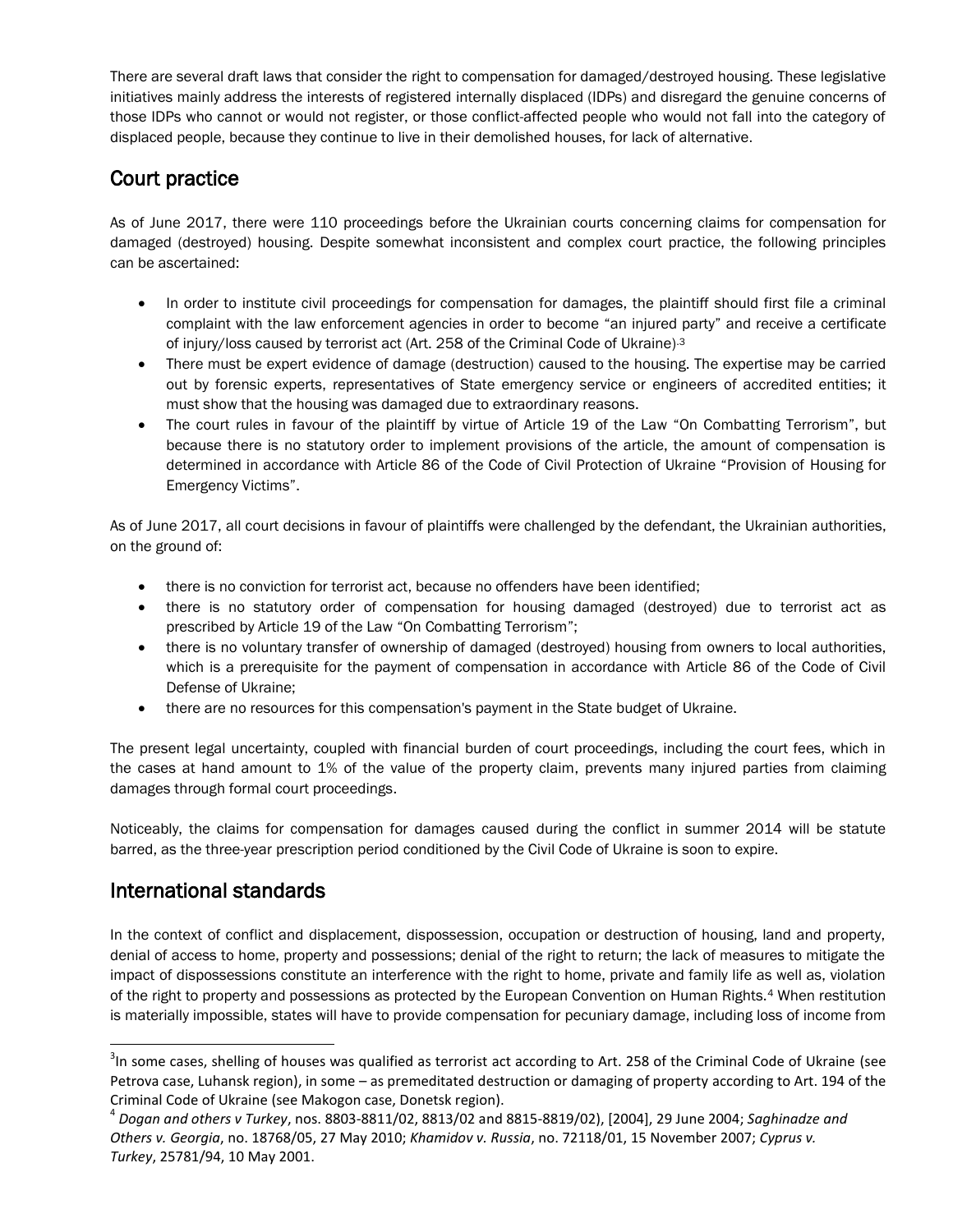house, cultivated and arable land and the loss of livestock,<sup>5</sup> as well as non-pecuniary damage for non-material harm, for example, mental or physical suffering. States must also establish mechanism at the national level to receive and address property claims through restitution or compensation<sup>6</sup>, which should be easily accessible and provide procedures operating with flexible evidentiary standards, allowing the applicant and others in their situation to have their property rights restored and to obtain compensation for the moral loss.

Principle 29 of the widely accepted *Guiding Principles on Internal Displacement*<sup>7</sup> emphasizes that competent authorities have a duty to assist displaced people to recover their property and possessions or, when recovery is not possible, to obtain appropriate compensation or another form of just reparation. Principle 2 of the *Pinheiro Principles*<sup>8</sup> stipulates that all displaced persons have the right to have restored to them any housing, land and/or property of which they were arbitrarily or unlawfully deprived, or to be compensated for the loss, if restoration is factually impossible as determined by an independent, impartial tribunal. Principle 12 require states to establish and support equitable, timely, independent, transparent and non-discriminatory procedures, institutions and mechanisms to assess and enforce housing, land and property restitution claims.

*Basic Principles and Guidelines on the Right to a Remedy and Reparation for Victims of Gross Violations of International Human Rights Law and Serious Violations of International Humanitarian Law*

#### *United Nations, A/RES/60/147, 21 March 2006*

States must ensure full and effective reparation prompt and proportional to the gravity of the losses of the victim, consisting of five principal forms:

*Restitution* tries to restore victims to their *ex ante* situation through, among others, the return of property; restoration of employment, identity, dignity and liberty; the recognition of the right to return to the original residence;

*Compensation* provides for any economically assessable damage, as appropriate and proportional to the gravity of the violation, such as physical or mental harm, material damages and losses of earnings, moral damage, and the costs of medical, legal and social services;

*Rehabilitation* seeks to provide the victim with medical and psychological treatment, as well as social and legal services;

*Satisfaction* entails truth-seeking; official and public apology; the search for the disappeared, abducted and bodies of those killed; prosecutions of perpetrators; and public commemorations for the victims;

*Guarantees of non-repetition* include enhanced protection of human rights, effective civilian oversight of the security sector, judicial reform, human rights training for law enforcement officers, conflict resolution and legal reform.

#### International experience

 $\overline{a}$ 

<sup>5</sup> *Akdivar and others v. Turkey* (Article 50), [GC], no. 21893/93, 1 April 1998; *Sargsyan v. Azerbaijan*, no. 40167/06, 16 June 2015; *Loizidou v. Turkey* (Article 50), 40/1993/435/514, 23 February 1995.

<sup>6</sup> *Xenides-Arestis v. Turkey*, no. 46347/99, 22 December 2005.

<sup>7</sup> UN High Commissioner for Refugees (UNHCR), *Guiding Principles on Internal Displacement*, 22 July 1998, ADM 1.1,PRL 12.1, PR00/98/109.

<sup>8</sup> UN Sub-Commission on the Promotion and Protection of Human Rights, *Principles on Housing and Property Restitution for Refugees and Displaced Persons*, 28 June 2005, E/CN.4/Sub.2/2005/17.